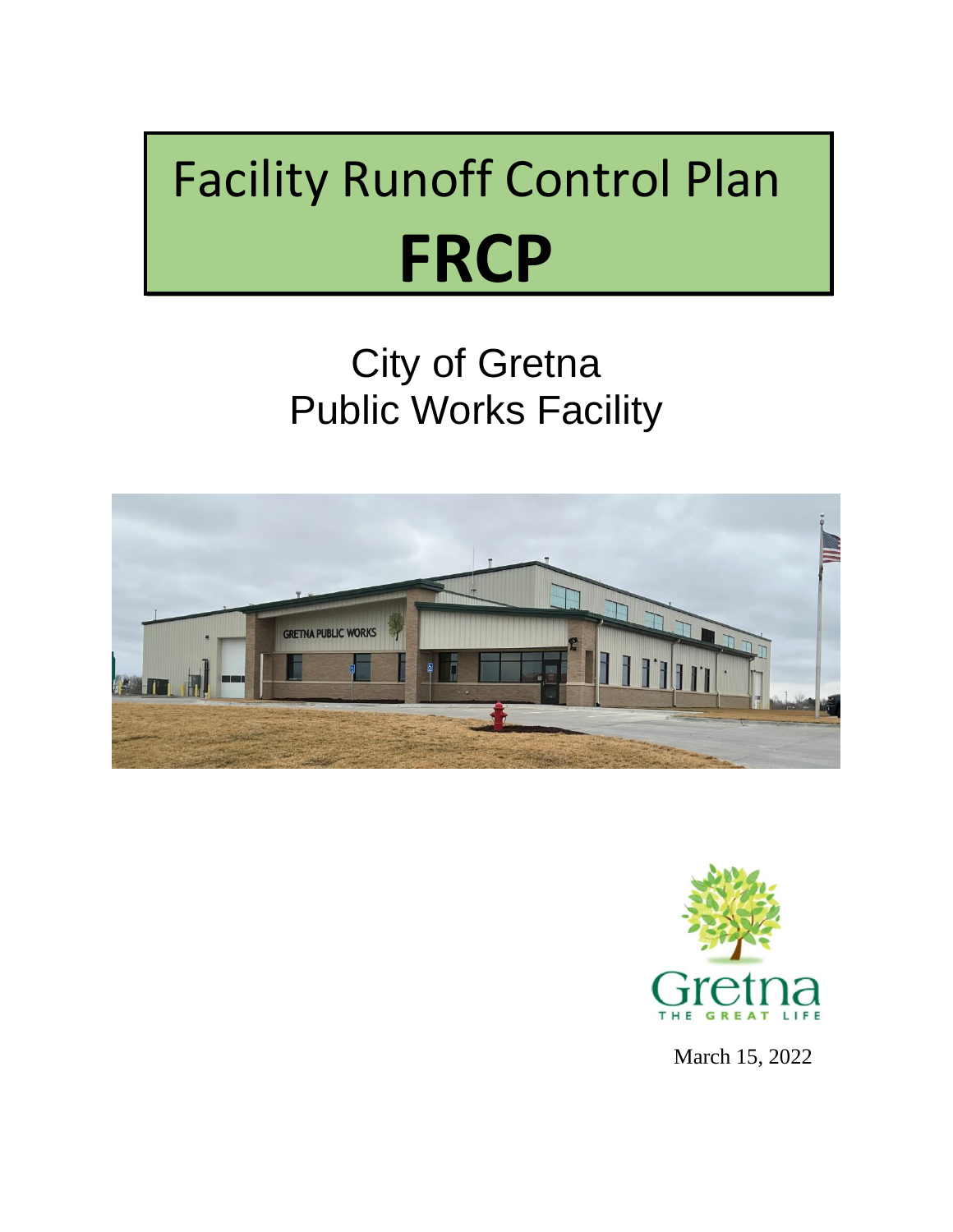### **Facility Runoff Control Plan**

### **Table of Contents**

### **List of Figures**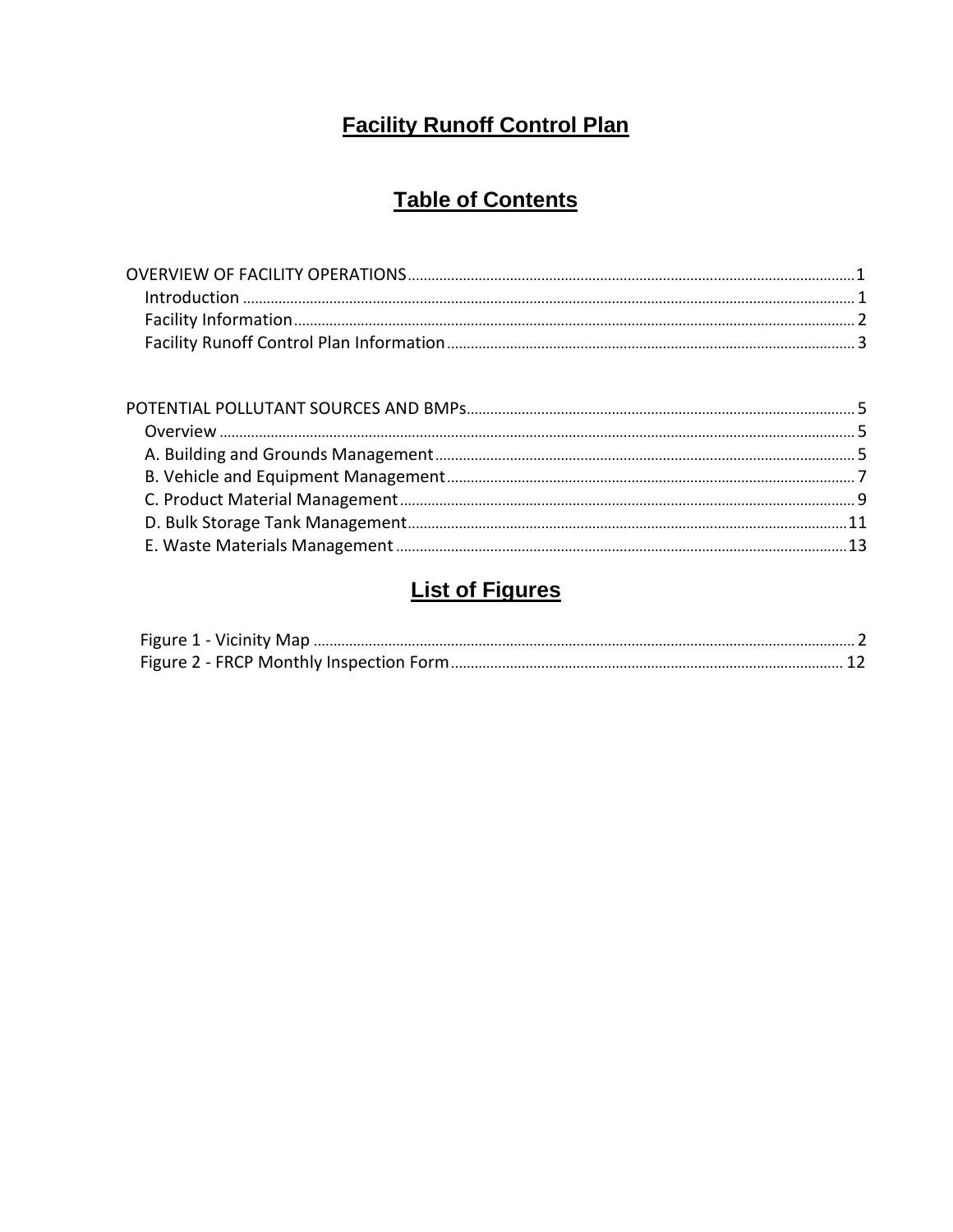## **Overview of Facility Operations**

## **INTRODUCTION**

The Gretna Public Works Facility serves as a base for all street maintenance operations, as well as the office for all managerial and administrative positions within the Public Works Department. The facility is utilized for the purpose of storing, staging and maintaining vehicles, equipment and materials necessary for their operations. Street maintenance operations include street cleaning, repair, winter road salt and sand application, sign maintenance, as well as litter and debris cleanup.

| Facility:                           | <b>Gretna Public Works Facility</b>                                                        |  |  |
|-------------------------------------|--------------------------------------------------------------------------------------------|--|--|
| Main Facility Contact:              | Kris Faris, Public Works Director                                                          |  |  |
| <b>Facility Address:</b><br>Street: | 20090 Husker Drive                                                                         |  |  |
| City, State, Zip:                   | Gretna, NE 68028                                                                           |  |  |
| Mailing address:                    | PO Box 69                                                                                  |  |  |
| City, State, Zip:                   | Gretna, NE 68028                                                                           |  |  |
| Latitude:                           | 41.15226 N                                                                                 |  |  |
| Longitude:                          | 96.23059 W                                                                                 |  |  |
| Name of<br>Receiving Water Body:    | <b>Crystal Creek</b>                                                                       |  |  |
| <b>Facility Size:</b>               | 10.4 Acres                                                                                 |  |  |
| Precipitation Information:          | Average Annual Precipitation - 31 inches<br>Wet Season - 25 inches (April through October) |  |  |
| <b>Monitoring Requirements:</b>     | Monthly                                                                                    |  |  |

### **FACILITY INFORMATION**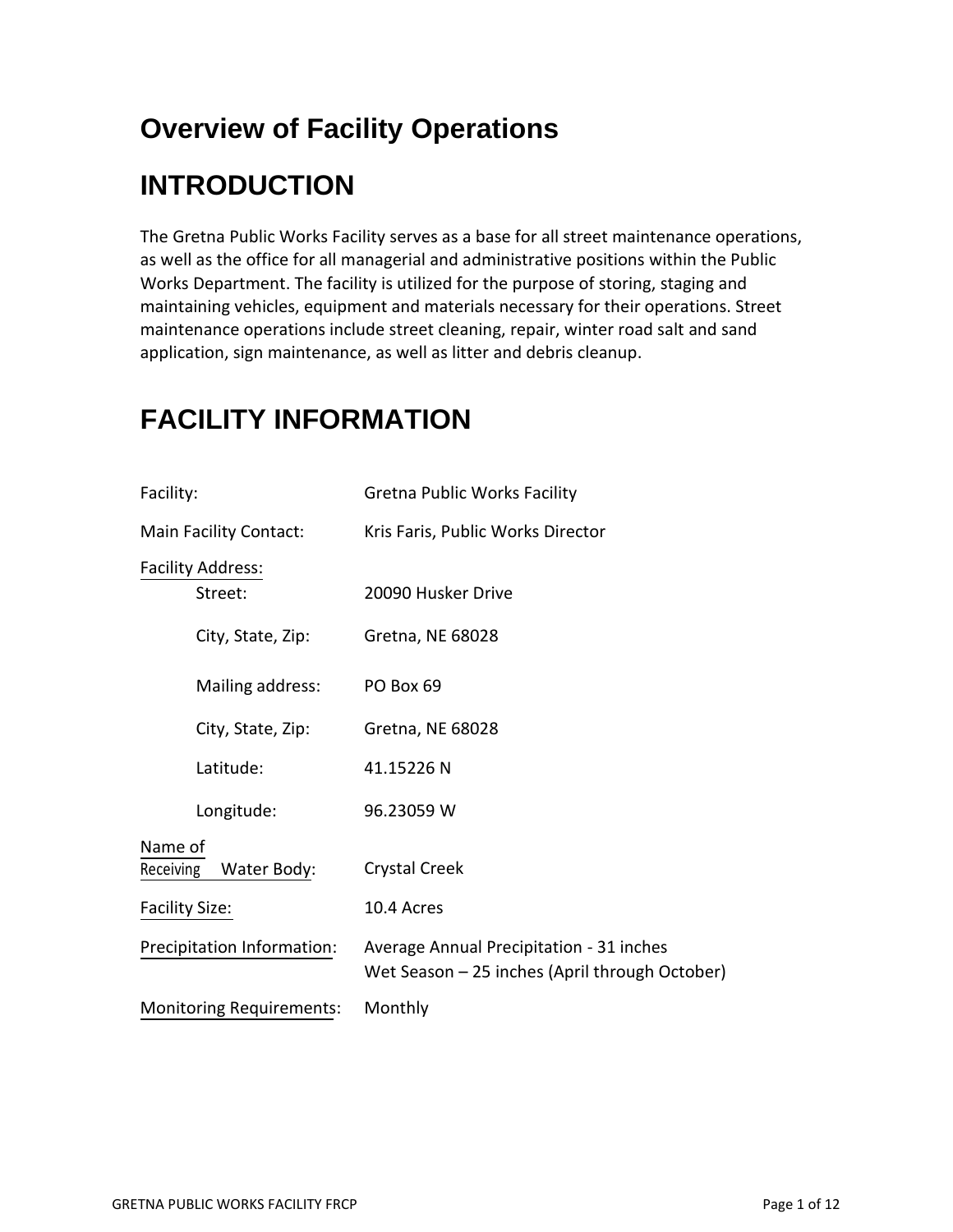

**Figure 1 – Vicinity Map**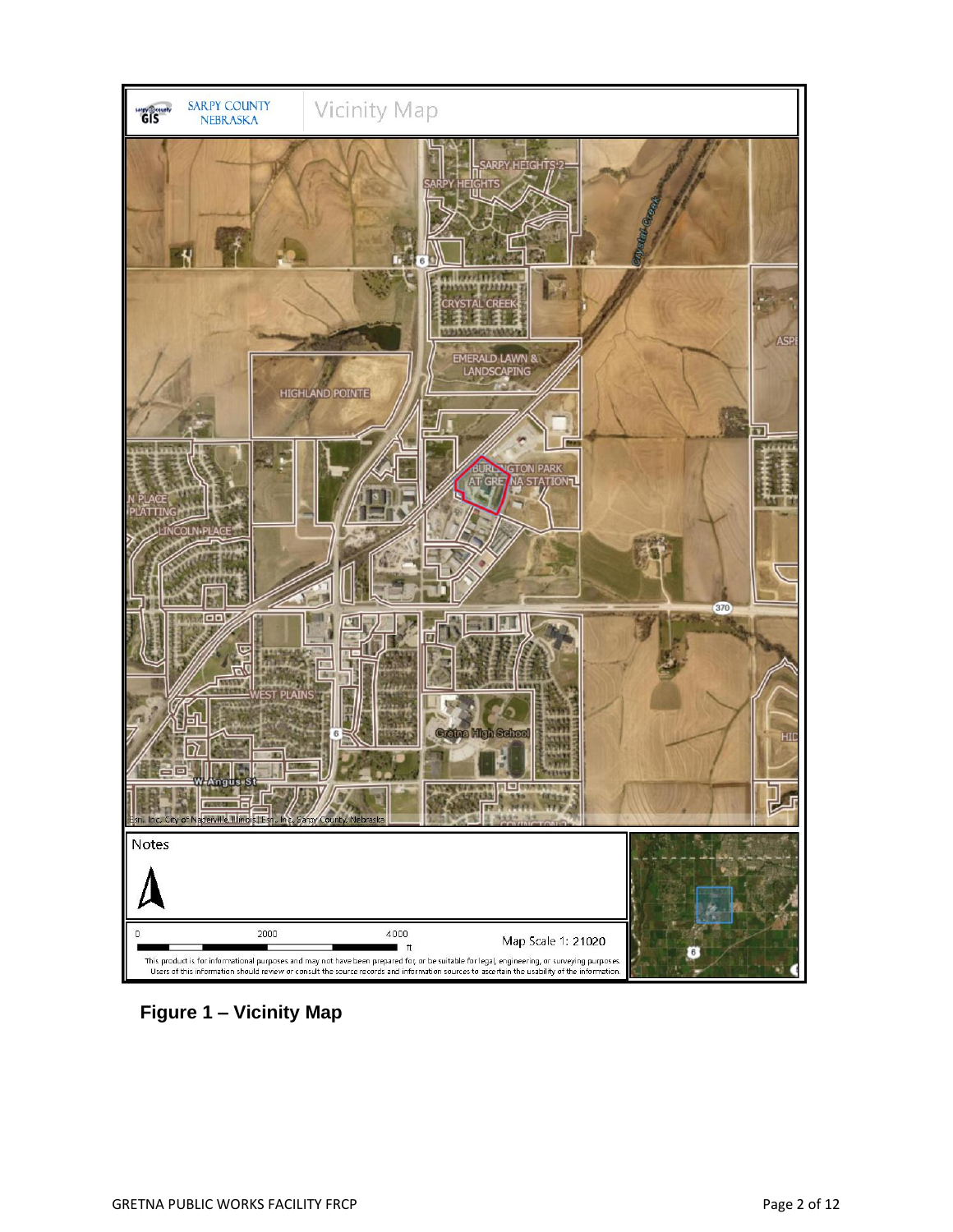## **FACILITY RUNOFF CONTROL PLAN INFORMATION**

This Facility Runoff Control Plan (FRCP) supports the City of Gretna's stormwater management program. The document provides education, inspection, and corrective action guidance for the Maintenance Facility to help implement the Good Housekeeping/Pollution Prevention Measures required of the City. Facility staff can use the site-specific information provided in this document to:

- Conduct inspections required by the City,
- Identify potential target pollutants and sources, and
- Take personal actions for managing pollutants and sources.

Facility Good Housekeeping/Pollution Prevention inspections will be conducted by Qualified Facility Inspectors each month at approximately 30-day intervals using the form provided in this FRCP. A Facility Inspector is considered qualified at the discretion of the FRCP Development Team. At a minimum, a Qualified Facility Inspector will have read this FRCP; receive a briefing from a Qualified Facility Inspector on the inspection process; and participate in Stormwater Pollution Prevention Training when offered by the City. The following personnel will be involved in managing and conducting the monthly inspections as well as participating in random Audit Inspections scheduled by the FRCP Development Team:

#### **Division Supervisor** Manual Computer Service Research Manual Computer Service Research Manual Computer Service R

# 1. 5. 2. 6. 3. 7. 4. 8.

#### **Qualified Facility Inspectors**: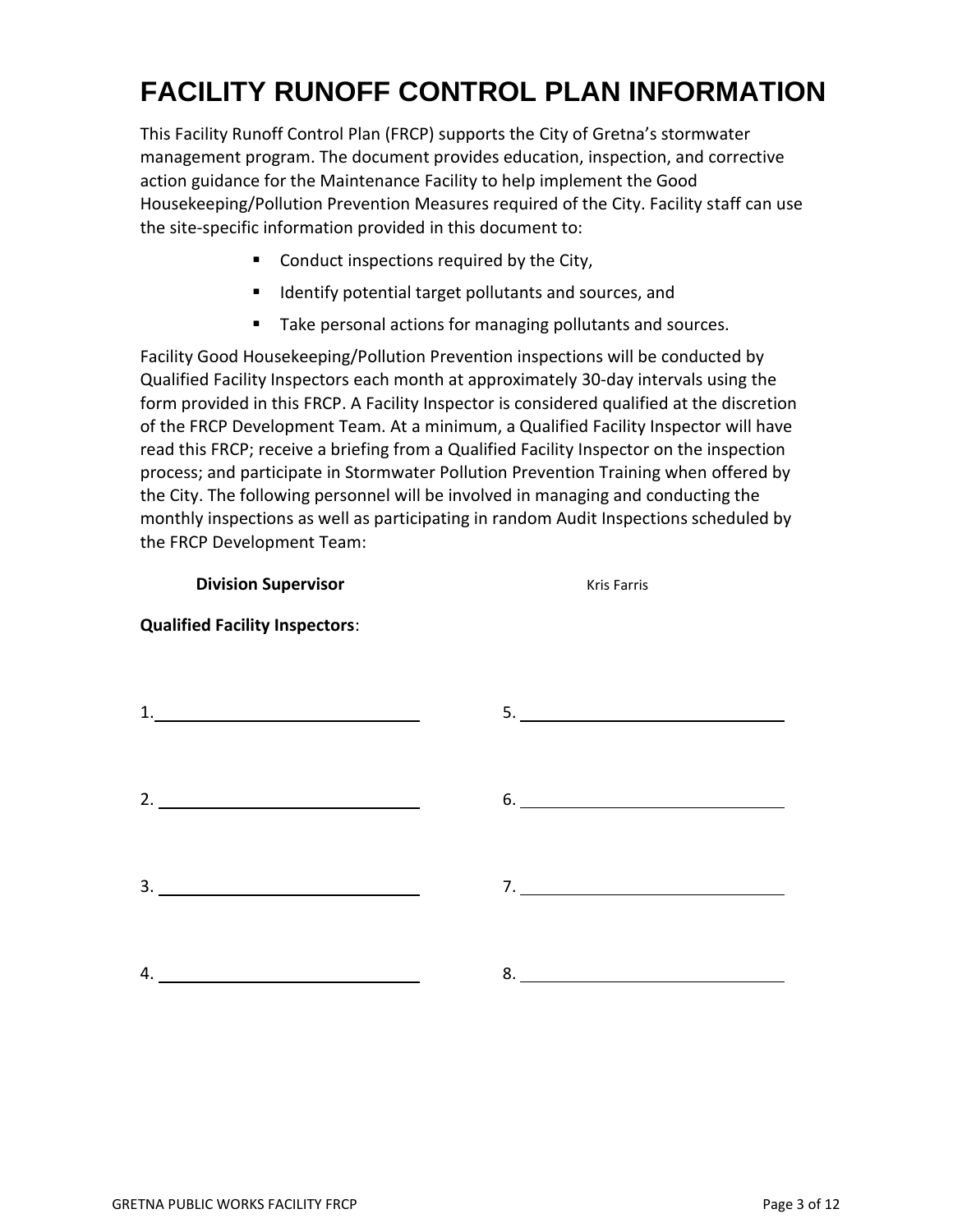An FRCP Monthly Inspection form must be completed as part of every 30-day inspection. When problems are identified during an inspection, the last page of the form will be used to note corrective actions that can be done to quickly reduce risk that the problem poses. Personal actions (sometimes called non-structural best management practices) are encouraged as the first line of defense against stormwater pollution. If structural best management practices, which typically require capital expenditures, are necessary, the inspection forms can be used as a demonstration of such a need. Corrective actions must be clear, descriptive, and specific. Write corrective actions in such a way that anyone can understand exactly what needs to be done and where it needs to be done.

Problems identified on the monthly inspection form should be addressed or resolved before the next rain event and no later than the next inspection. Mark the date that each corrective action was taken and attach a more detailed description of the problems to the form if necessary. Completed inspection forms will be kept at the facility for at least three years.

Qualified inspectors may encounter difficult or complex issues that will take longer than a month to resolve. It is important that the inspectors and the facility supervisor work together to identify a corrective action that can be accomplished before the next inspection takes place. Some possible examples of intermediate steps may include:

- Research alternative products available, costs and possible distributors
- Order new part or product through purchasing
- Contact the Public Works Director to discuss priorities and available funding for alternative management practices.

If a corrective action is not completed by the end of the month, it must be moved over to the next inspection report. Place an asterisk (\*) in the Date Implemented box and move the incomplete corrective action to the next month's form. Carry the incomplete corrective action month to month until is completed and dated.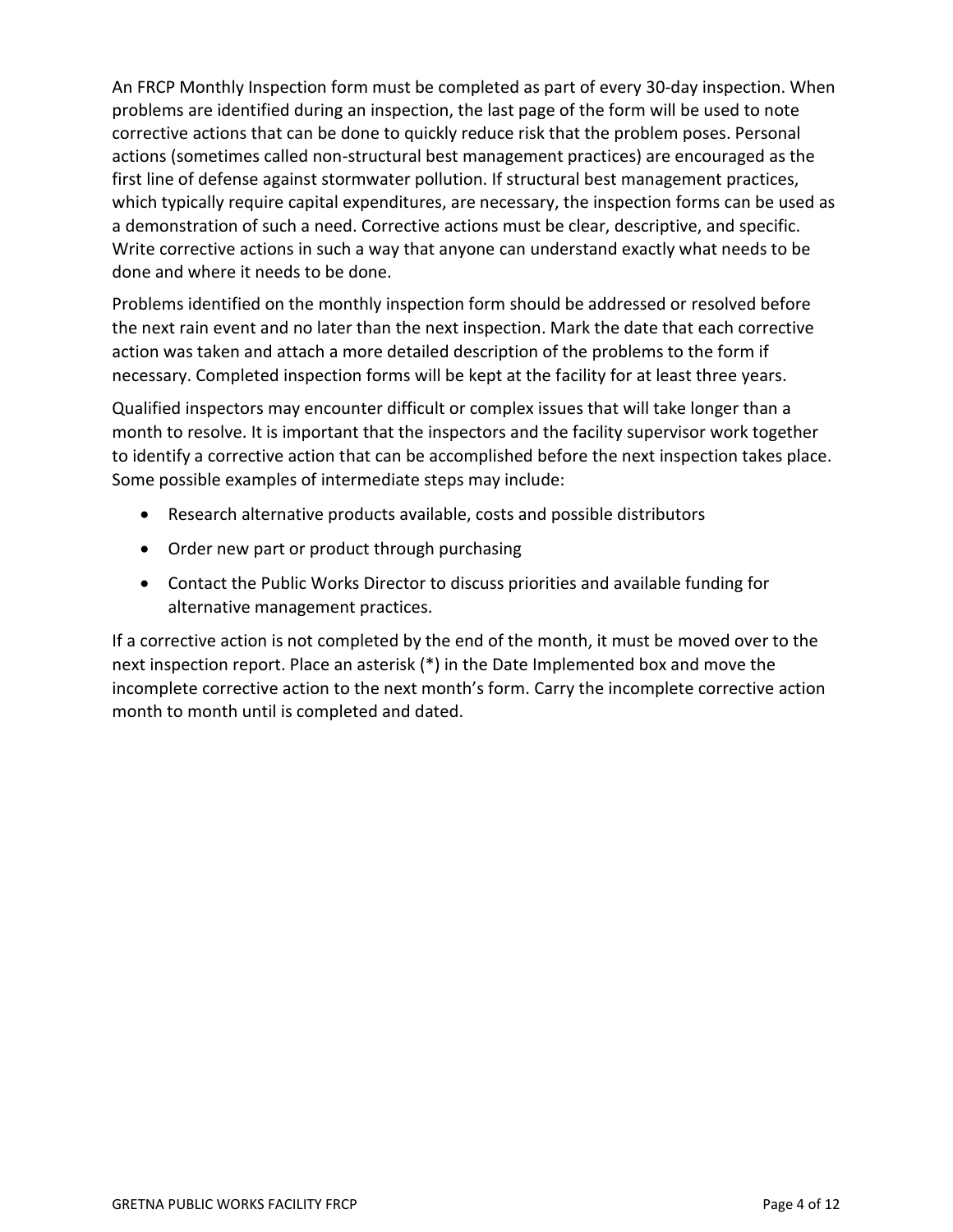## **Potential Pollutant Sources and BMPs OVERVIEW**

Target pollutants enter the environment through the day-to-day operation and maintenance activities conducted within maintenance facilities. The following five groups of target pollution categories include a range of pollution sources that can be managed to reduce the risk of stormwater pollution by minimizing the exposure of target pollutants to the environment.

#### **A. BUILDING AND GROUNDS MANAGEMENT**

Maintenance facilities require building and grounds management, which includes care of landscaped areas around each facility, cleaning of parking areas and pavements, and maintenance of the stormwater drainage system and some structural Best Management Practices (BMPs).

Tasks to perform these activities include equipment operation, litter/trash pickup and maintenance landscaping, which can in turn result in spills, leaks, trash, sewage, chemical vegetation control, and erosion.

Potential target pollutants could include sediment, litter, trash, sewage, pesticides, fuel, hydraulic fluid and oil. Buildings and grounds must be maintained in a manner that reduces the risk of discharging pollutants to the stormwater drainage system.

The following potential pollution sources and/or potential pollutant conveyances are included in the FRCP:

- **Stormwater Drainages** drain inlets, catch basins, drainage swales, ditches, outfalls
- **Infiltration, Retention and Detention BMPs**
- **Paved Areas**
- **Exposed Soil, Gravel and Millings**
- **Floor Drains, Trench Drains, and Oil-Water Separators**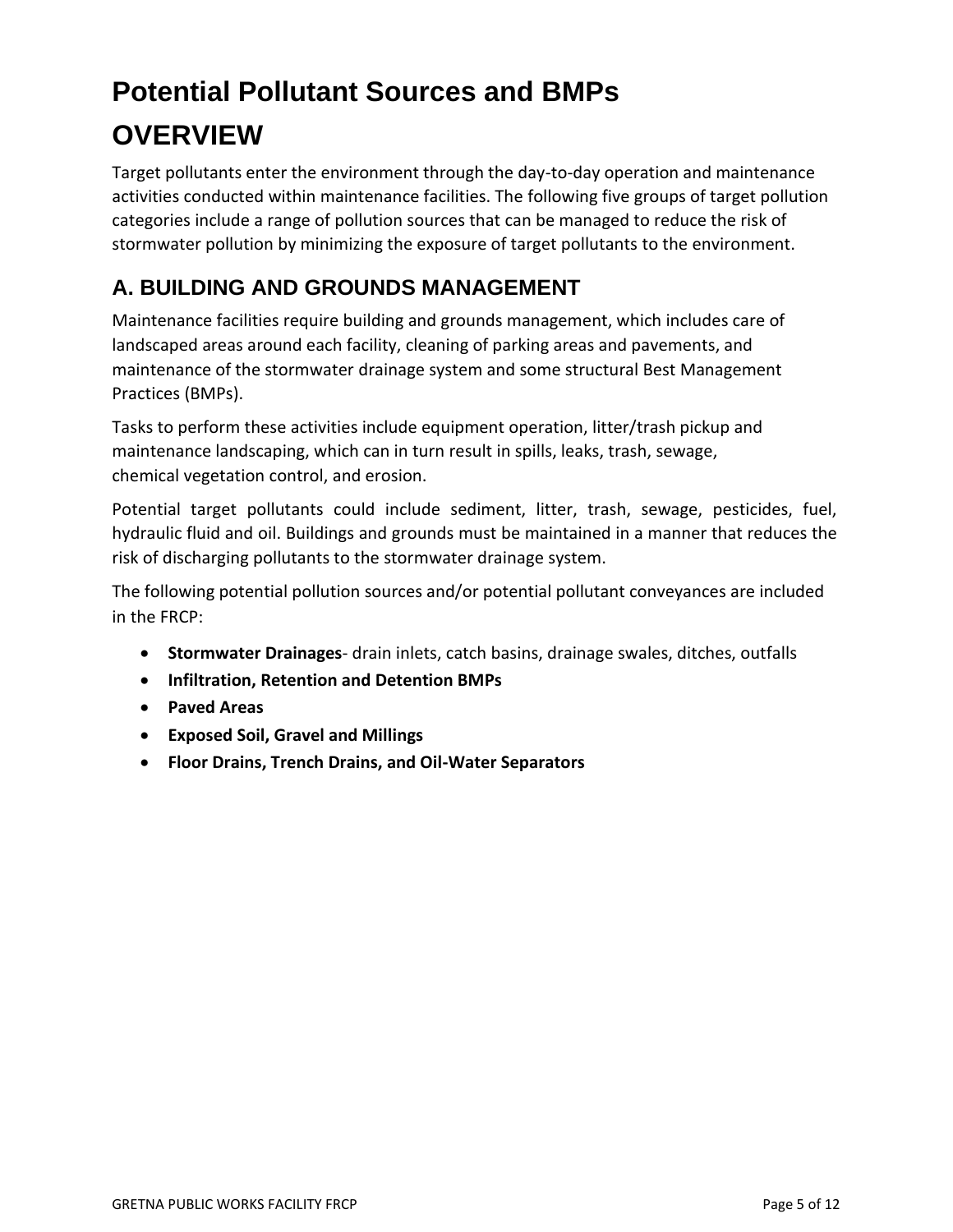#### **A. BUILDING AND GROUNDS MANAGEMENT cont.**

- a. Keep culverts, ditches, gutters, drain inlets, catch basins, and outfalls as well as infiltration, retention and detention areas free of target pollutants and in good structural condition.
- b. Sweep paved areas to remove sediment and other materials that could be tracked or dispersed across the facility. Do not wash or spray materials into the storm drain system.
- c. Inspect and identify areas of erosion, or off-site discharge of sediment or aggregate, that need preventative maintenance.
- d. Keep floor drains, trench drains, and oil-water separators clear of build-up or debris to ensure proper drainage.
- e. Clearly mark storm drain inlets with a message (paint, stamp, adhesive discs, etc.) to protect location from target pollutants.
- f. Keep emergency clean-up materials such as drain covers, absorbent booms, rags, or sandbags conveniently located near drain inlets, catch basins and outfalls to stop pollutants from entering in the event of a spill.
- g. Install grates over inlets that will keep trash and debris from entering storm drains.
- h. Keep paved surfaces in good condition. Protect slopes, flat areas, exposed soil areas, or transportation corridors with pavement if vegetation or aggregate are not an option or are inadequate solutions.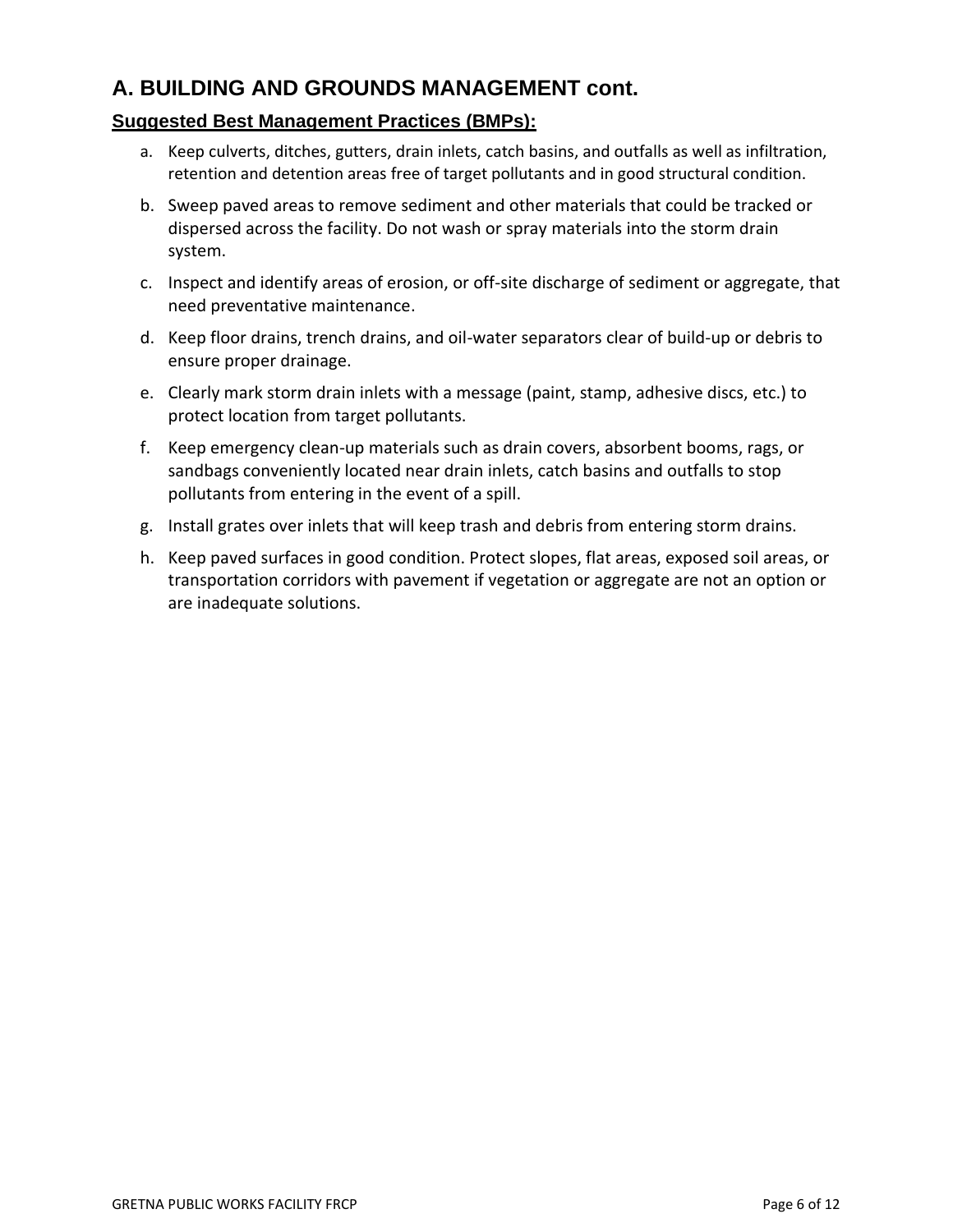#### **B. VEHICLE AND EQUIPMENT MANAGEMENT**

Municipal maintenance facilities are regional staging areas for all vehicles and equipment used to operate and maintain streets, parks, trails, sewers, fleets, waste collection and other properties owned by the City. All vehicles and equipment require operation and management of some type, which may include storage, fueling, cleaning, maintenance, and repair.

Poor management practices can quickly lead to substantial spills, leaks, and nonstormwater discharges. Vehicle fluids at fueling areas as well as equipment washing, storage, and maintenance areas must be managed to reduce the risk of discharging pollutants to the stormwater drainage system.

The following potential pollution sources are included in the FRCP:

- **Vehicle & Equipment Washing**
- **Parked Vehicle & Equipment Storage**
- **Vehicle & Equipment Fueling**
- **Vehicle & Equipment Maintenance and Repair**

- a. Wash vehicles in designated areas (preferably under cover with a pipe to a collection pit and the City sanitary sewer) away from storm drain inlets, catch basins, outfalls, and areas that are prone to flooding or ponding.
- b. Minimize water use during cleaning operations and use dry clean-up methods to remove sediments, clippings and debris.
- c. Use phosphate-free biodegradable detergents if cleaning agents are necessary.
- d. Keep parts, equipment, and vehicles stored indoors or within designated outdoor areas away from storm drains, inlets, or catch basins.
- e. Inspect all connectors and liquid reservoirs on stored equipment and vehicles for leaks. Move leaking equipment and vehicles indoors or capture leaking materials and dispose of properly
- f. Immediately contain and clean up any spills or releases when they occur, and properly dispose of the cleaning materials.
- g. Cleanup evidences of fuel or oil residues on surfaces by grinding absorbent into the surface (typically using the sole or heel of your shoe or boot) and sweeping up material.
- h. Keep spill response kits and/or clean-up materials in close proximity to areas where spills or leaks are most likely to occur. Dispose of properly after use.
- i. Park vehicles and/or equipment close to the pump when refueling.
- j. Conduct all maintenance on vehicles and equipment indoors whenever possible. Do not repair or maintain vehicles and equipment near drain inlets, catch basins, or outfalls.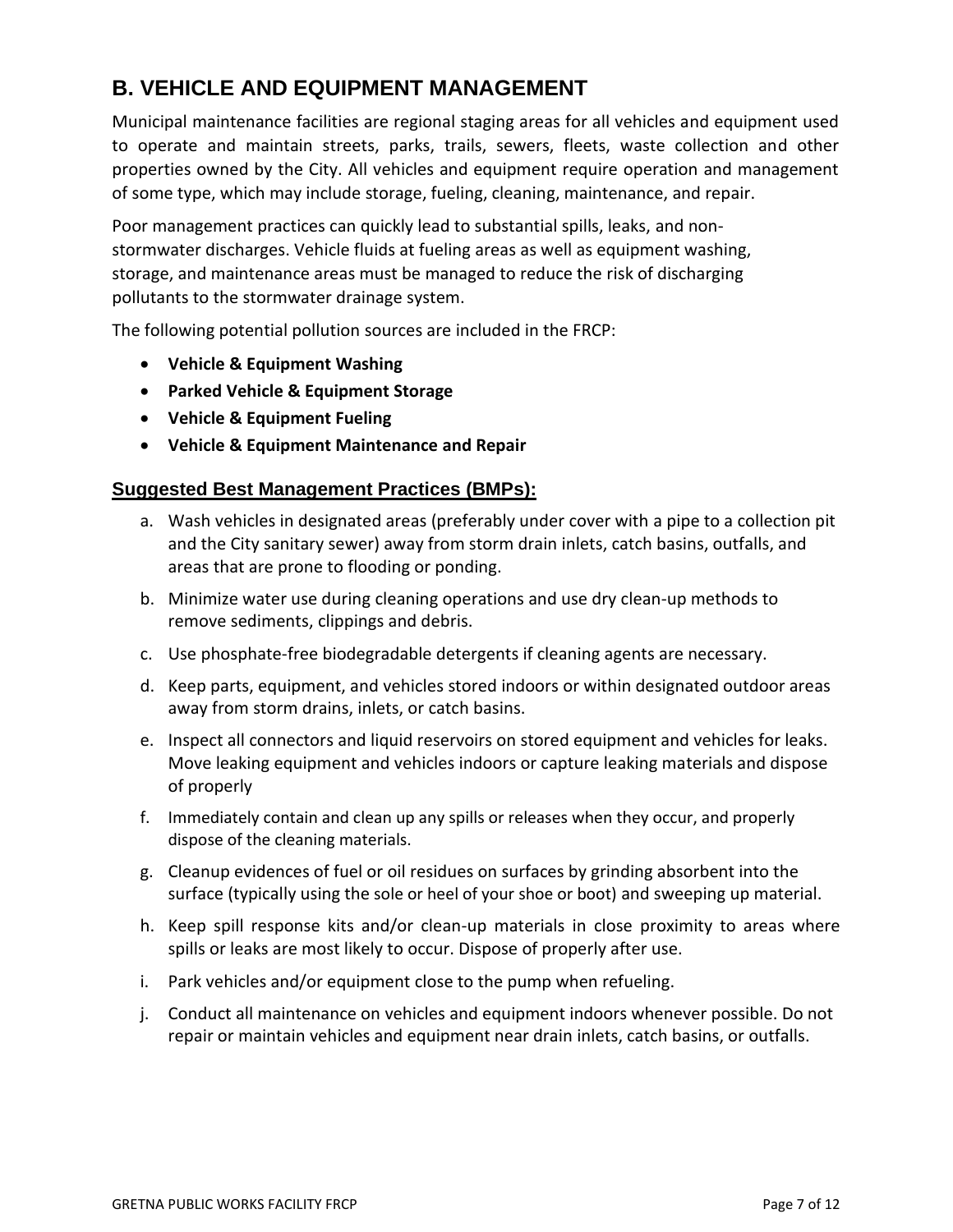### **C. PRODUCT MATERIAL MANAGEMENT**

Maintenance facilities store a large variety of liquid and soluble products that could be harmful to the environment if they come into contact with surface waters. Materials that may be stored include pesticides, petroleum products, paints, concrete and asphalt products, solvents and others. Storage and handling practices that minimize exposure of these materials to stormwater significantly minimize the potential for pollution of receiving water.

Large stockpiles of materials located on maintenance lots require responsible management just as much as products that are stored indoors or under cover. Large stockpiles of material may include sand or gravel mixed with de-icing chemical such as salt, magnesium chloride, etc.; asphalt cold patch material; mulch; soil; or millings. Stockpiles of material containing chlorides or other potential pollutants should be covered to prevent leaching between April 15<sup>th</sup> and October 1<sup>st</sup> in all cases and year-round when practical. All product materials must be managed to reduce the risk of discharging pollutants to the stormwater drainage system.

The following potential pollution sources are included in the FRCP:

- **Stockpiled Materials** sand or gravel mixed with de-icing chemical, asphalt cold patch, mulch, millings, soil
- **Weed & Pest Management Chemicals** fertilizers, herbicides, pesticides
- **Paints, Adhesives, & Solvents**
- **Petroleum, Oils, & Fluids**

- a. Locate raw material stockpiles away from drain inlets, catch basins, and outfalls.
- b. Sweep up loose product that is outside of designated area to prevent tracking.
- c. Reduce the exposure of stockpiles and limit the amount of stockpiled materials during the rainy season.
- d. To the extent possible, store materials indoors or cover piles with storm resistant coverings to prevent exposure to precipitation.
- e. Minimize the amount of pesticides and fertilizers that are stored on-site at all times.
- f. Store and dispose of pesticides and fertilizers per manufacturer's instructions and any state requirements.
- g. Store materials in a dedicated area away from direct traffic routes to prevent accidental damage or spills and store materials indoors or under a covered area when possible.
- h. When receiving new product materials, check drums, tanks, and containers for leaks.
- i. Ensure all containers are clearly and accurately labeled according to contents.
- j. Close containers between filling and emptying events.
- k. Keep an adequate supply of dry absorbent material and spill response kits on-site and dispose of properly once used.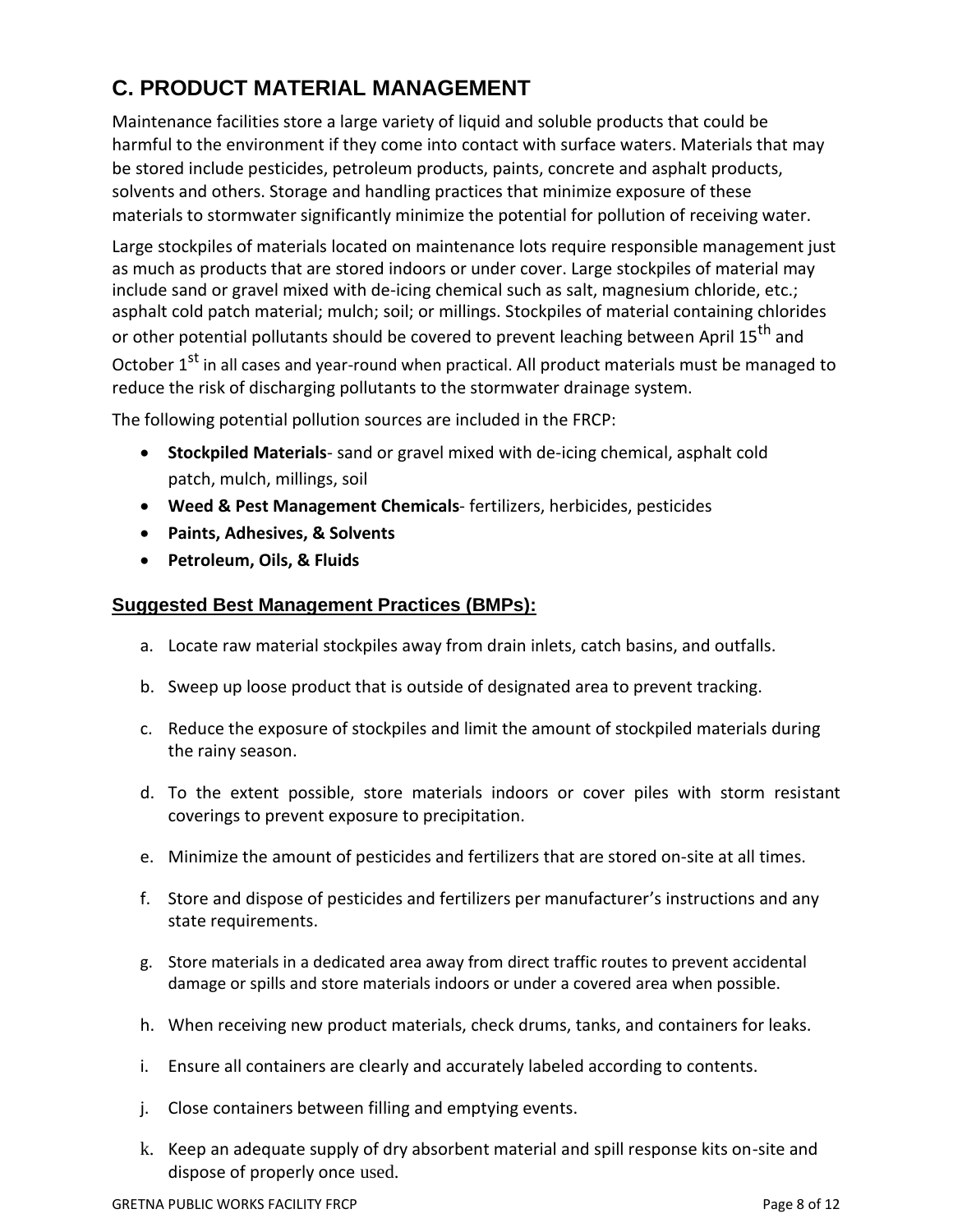#### **D. BULK STORAGE TANK MANAGEMENT**

Bulk storage tanks full of stock products are a typical feature of many maintenance facilities and they generally come in all shapes and sizes. Substances contained in storage tanks may include soil stabilizers, dust suppressants, herbicides, fertilizers, de-icing chemicals, fuels, lubricants and other petroleum products.

A Spill Prevention, Control, and Countermeasure (SPCC) Plan may be in place to reduce the risk of pollution from certain petroleum products, but all bulk storage tanks generate a certain level of risk of discharging pollutants to adjacent drainages and receiving waters. Storage tanks must be protected and maintained in a manner that reduces the risk of discharging pollutants to the stormwater drainage system.

The following potential pollution sources are included in the FRCP:

- **Aboveground Storage Tanks** fuel, winter road maintenance chemicals, and road, motor, or tack oils
- **Underground Storage Tanks –** fuel

#### **Suggested Best Management Practices (BMPs):**

- a. Inspect storage tanks, pumps, pipes, and valves for leaks, signs of corrosion, support or foundation failure, or other deterioration.
- b. Keep valves or plugs on secondary containment closed at all times except when containment water that is free from visual evidence of pollution is being removed (see SPCC requirements, if applicable). Collected water can be discharged after any evidence of pollution has been removed. Immediately replace plug or close valve once water is drained.
- c. Protect tanks from traffic using bulkheads, jersey barriers, or other substantial barriers.
- d. Educate tank fillers to use wheel blocks during unloading

and where the overfill warning devices and alarms are located.

- e. When possible, locate aboveground storage tanks on paved, impermeable surfaces with secondary containment.
- f. Inspect surfaces near storage tanks for visible signs of residues. Cleanup fuel or oil residues on surfaces by grinding absorbent into the surface and sweeping up material.
- g. Maintain and inspect integrity of all underground storage tanks as per state fire marshal requirements.
- h. Periodically check to make sure the ball float valve is functioning property and that it will restrict fuel flow according to manufacturer's specifications.
- i. Make sure automatic shutoff devices for all tanks are functioning properly.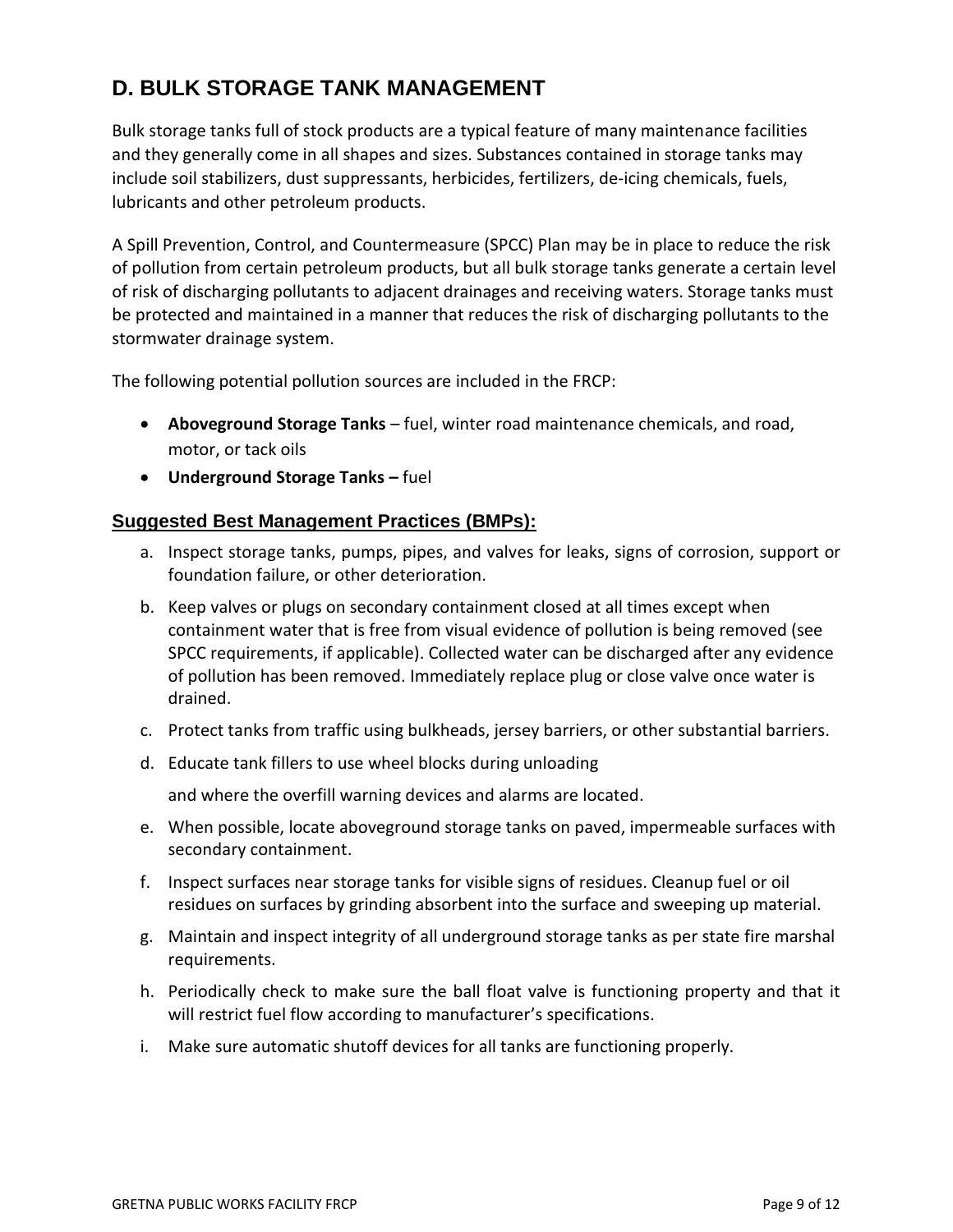#### **E. WASTE MATERIALS MANAGEMENT**

Activities at maintenance facilities generate many types of wastes that accumulate or may be discharged into the environment. Types of waste that must be managed include construction salvage materials such as rubble, fencing, soil, aggregate; recyclables such as scrap metal, tires, spent parts-washer solvent, used oil, and used batteries. Waste materials can also include trash and debris, empty product containers, and rinse water.

Personnel should reference the Departmental Procedures to determine the appropriate methods for managing all types of waste since federal and state waste management regulations require specific disposal practices. For any material that poses a significant threat to human health and the environment, contact Hazardous Materials Response. If unsure of disposal requirements, contact the Environmental Services Division for direction. Both hazardous and non-hazardous wastes must be managed to reduce the risk of discharging pollutants to the stormwater drainage system.

The following potential pollution sources are included in the FRCP:

- **Waste Materials** trash, debris, street sweepings, vacuum truck waste, empty product containers, rinse water, used oil filters
- **Construction Salvage** rubble, fencing, replaced equipment, soil, aggregate
- **Recyclables** scrap metal, used batteries, tires, spent solvent, used oil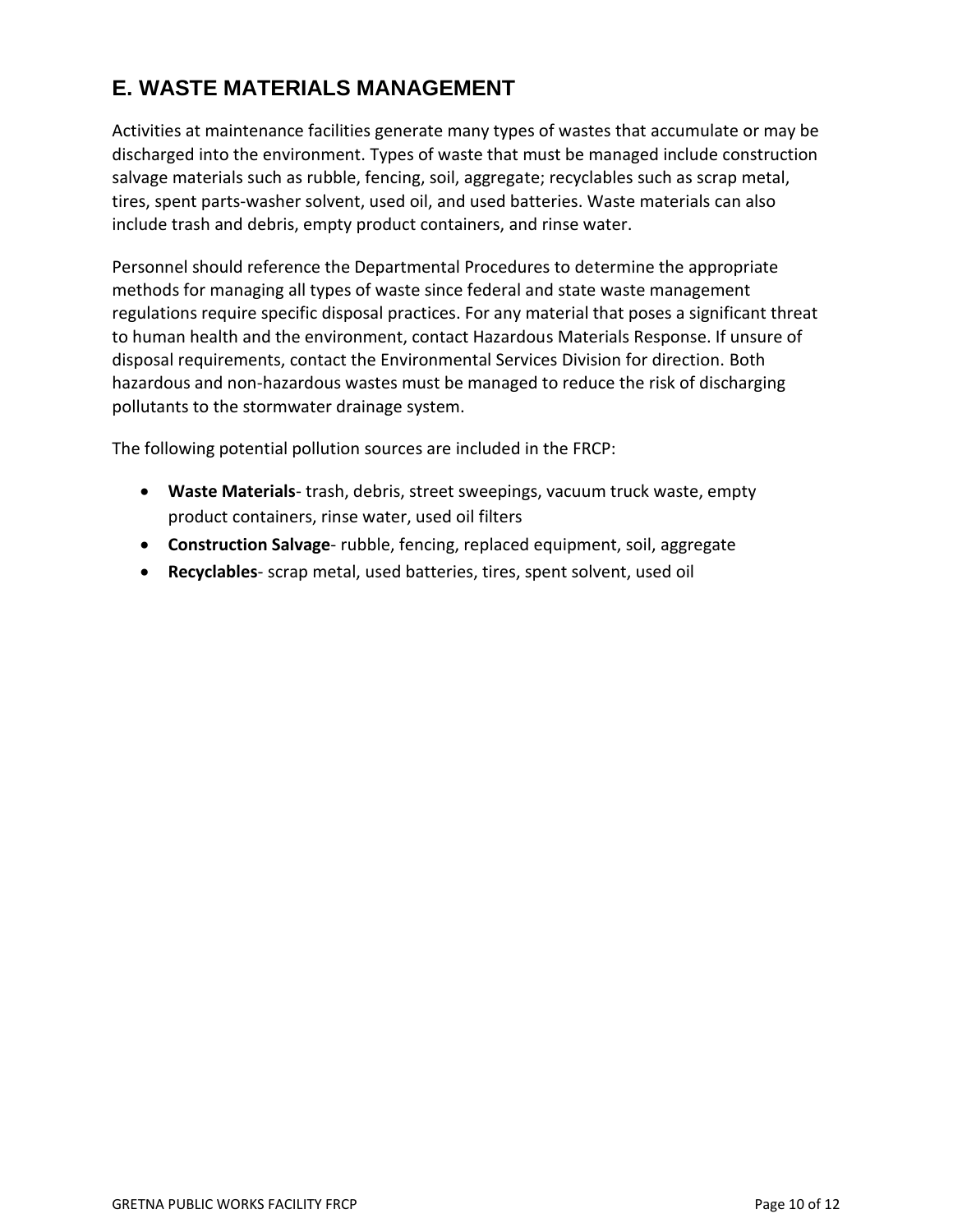#### **E. WASTE MATERIALS MANAGEMENT cont.**

- a. Cover and clearly label all waste receptacles according to waste type.
- b. Collect all litter that accumulates around the facility grounds and dispose in properly labeled containers.
- c. Ensure that trash bins are used and not overflowing by scheduling regular pick-up and disposal of waste materials.
- d. Store containers, material, and salvage away from direct traffic routes, drain inlets, catch basins, outfalls, areas prone to flooding or ponding, and floor and trench drains to prevent accidental damage or spills.
- e. Educate and train every employee that it is their daily responsibility to be aware of materials, residues, and trash that could be washed away in stormwater.
- f. Develop a plan to reuse or dispose of irregular waste material as soon as the material is brought on-site.
- g. Store batteries in an upright position in leak-proof covered containers.
- h. Schedule regular pick-up for waste tires, scrap metal, used oil, used antifreeze and other waste intended for recycling.
- i. If any waste material may be hazardous, complete a waste determination prior to disposal according to Departmental Procedures and keep records at the facility. For any material that poses a significant threat to human health and the environment, contact Hazardous Materials Response. If unsure of disposal requirements, contact the Environmental Services Division for direction.
- j. Store hazardous waste containers (preferably in a covered area) on pallets or in containment devices to prevent corrosion of the containers by contact with moisture or other chemicals.
- k. Immediately contain and clean up any spills that may occur, and properly dispose of the cleaning material.